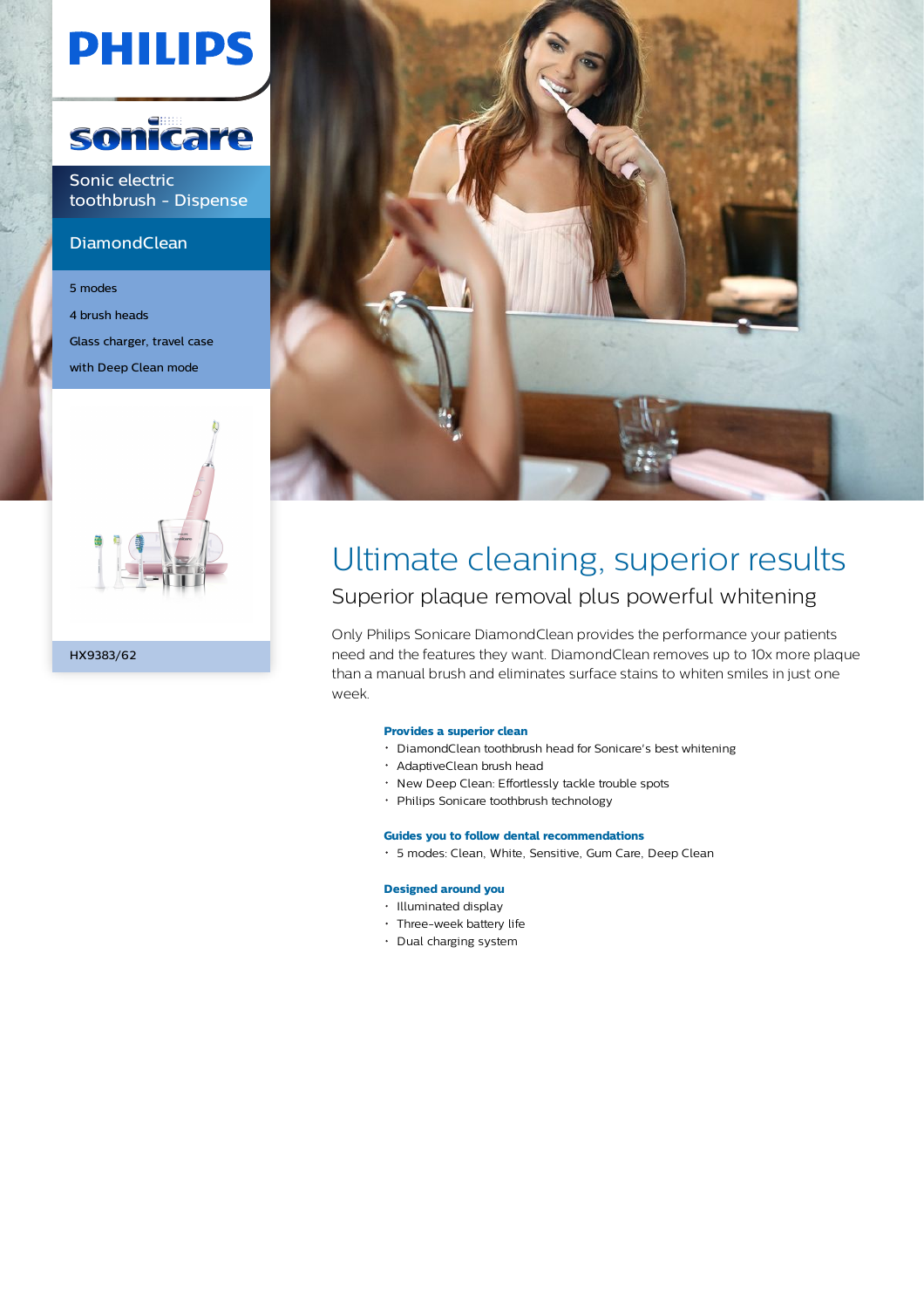## **Highlights**

#### **DiamondClean brush head**



DiamondClean toothbrush head, Philips Sonicare's best whitening brush head, has diamond shaped, medium stiffness bristles to effectively yet gently scrape away plaque. This Philips Sonicare electric toothbrush provides an exceptional cleaning and whiter teeth compared to a manual toothbrush.

#### **AdaptiveClean brush head**



Soft, flexible sides made of rubber allow the bristles to conform to the unique shape of patients' teeth and gums to provide up to 4x more surface contact\*. The brush head's flexibility helps the bristles gently track along the gumline and absorb excessive brushing pressure. Enhanced sweeping motion delivers a unique in-mouth feel and superior cleaning along the gumline and in hard-to-reach areas\*. Proven to remove10x more plaque than a manual toothbrush in hard-to-reach areas\*.

#### **Five brushing modes**



Includes the stain-removing White mode, clinically proven to whiten teeth in as little as one week.

#### **Deep Clean mode**



Our all-new Deep Clean mode delivers an exceptional clean in hard-to-reach places. The unique motion of the brush head in this mode plus an extended three-minute brushing time makes it the ideal choice when you want to pay extra attention to trouble spots.

#### **Charging system**



Innovative glass charger and station for home use, plus portable charging case with laptopready USB and wall plug for travel.

#### **Illuminated display**



When on, unique backlight indicates selected mode. When off, display becomes invisible for a clean look.

#### **Rechargeable battery**



When fully charged, DiamondClean has enough battery life for three weeks of regular use.

#### **Sonic technology**



Drives fluid between the teeth and along the gumline for a powerful yet gentle clean.